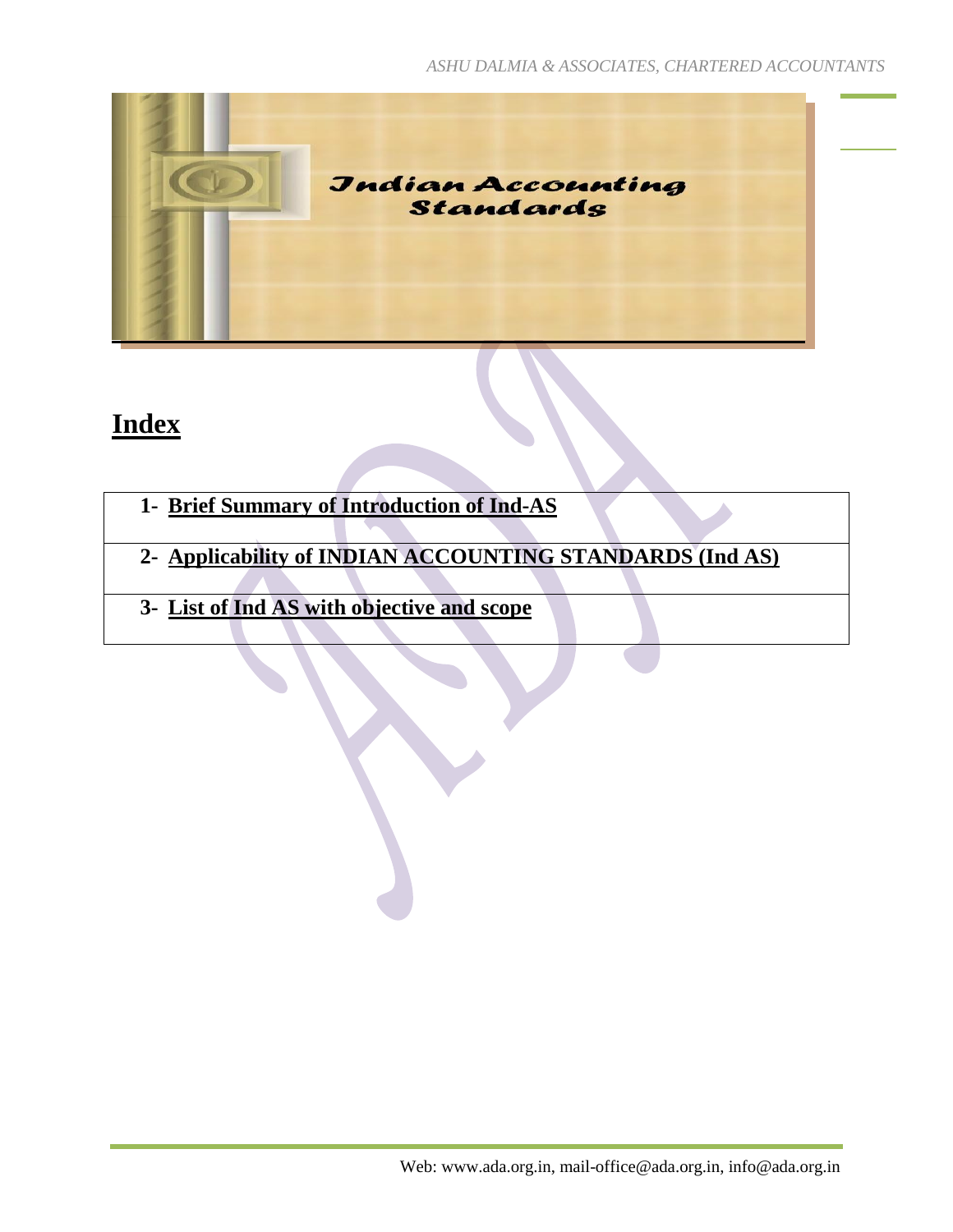## **BRIEF SUMMARY OF INTRODUCTION OF IND-AS**

- $\triangleright$  Indian Accounting Standards (abbreviated as India AS) are a set of accounting standards **notified by the Ministry of Corporate Affairs** which are converged with International Financial Reporting Standards (IFRS). These accounting standards are **formulated by Accounting Standards Board of Institute of Chartered Accountants of India**. **NACAS recommend these standards to the Ministry of Corporate Affairs (MCA).**
- $\triangleright$  Now India will have two set of Accounting Standards:-
	- Existing Accounting Standards issued by Companies (Accounting Standards) Rules, 2006.
	- IFRS converged Indian Accounting Standards (Ind AS).
- $\triangleright$  The Ind AS are named and numbered in the same way as the corresponding IFRS.

## **APPLICABILITY OF INDIAN ACCOUNTING STANDARDS (Ind AS) ALONG WITH EXISTING ACCOUNTING STANDARDS**

- $\triangleright$  The Indian Accounting Standards (Ind AS) shall be the accounting standards applicable to classes of companies specified in **rule 4 of Companies (Indian Accounting Standards) Rules, 2015** and such type of companies shall follow such standards only i.e. which is notified Companies (Indian Accounting Standards) Rules, 2015.
- The Accounting Standards issued by Companies (Accounting Standards) Rules, 2006 shall be the Accounting Standards applicable to the companies other than the classes of companies specified in rule 4 such type of companies shall follow such standards only i.e. which is notified by Companies (Accounting Standards) Rules, 2006.
- $\triangleright$  The Companies and their auditors shall comply with the Ind AS specified to Companies (Indian Accounting Standards) Rules, 2015 in preparation of their financial statements and audit respectively, in the following manner, namely:-
	- (i) Any company may apply with the Indian Accounting Standards (Ind AS) for financial statements for the accounting periods beginning on or after 01<sup>st</sup> April, 2015 with the comparatives for periods ending on 31<sup>st</sup> March, 2015, or thereafter.
	- (ii) As per Rule 4 of Companies (Indian Accounting Standards) Rules, 2015, the following company shall comply with the Indian Accounting Standards (Ind AS):-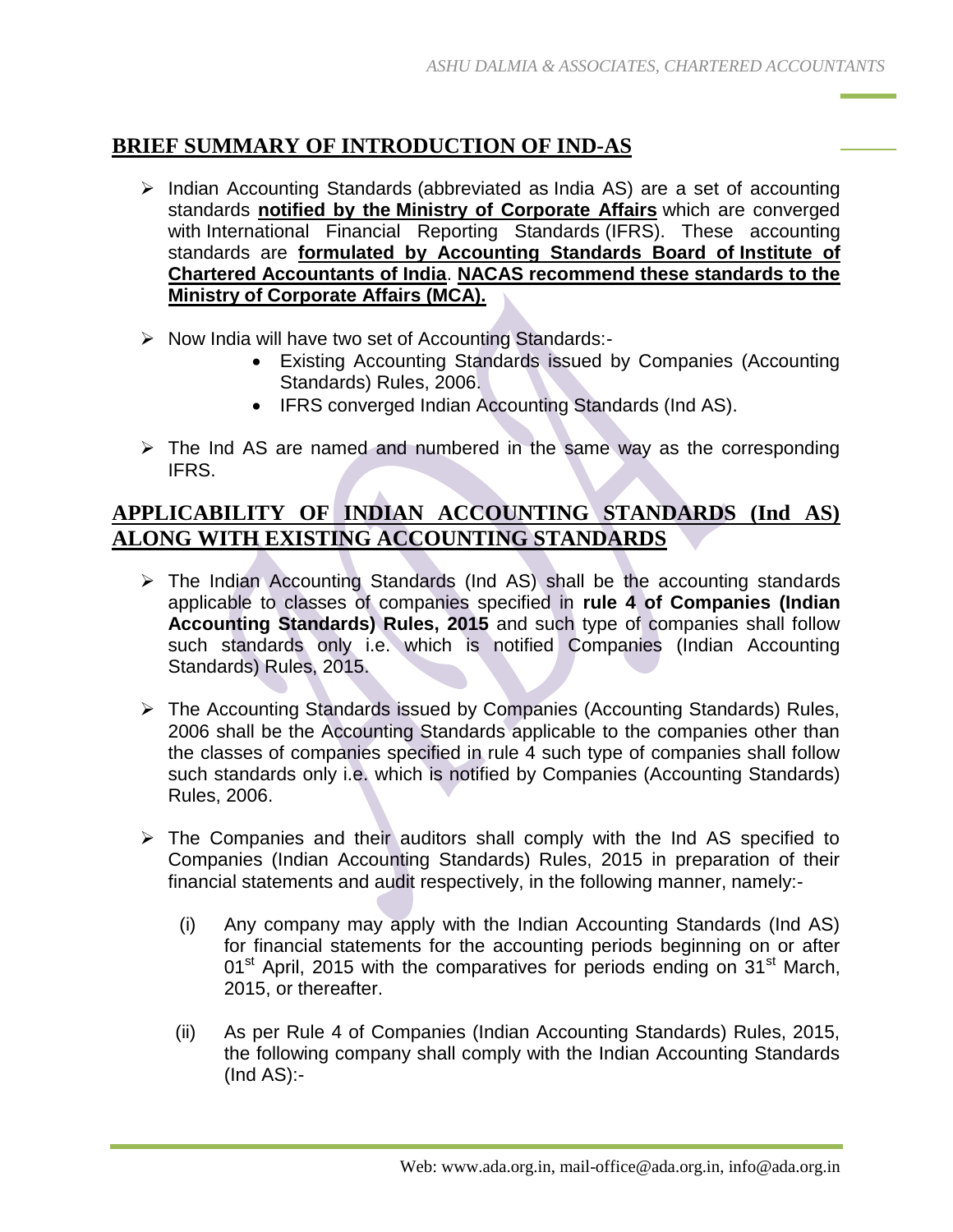| <b>S.N</b><br>$Q_{\perp}$ | <b>Conditions</b>                                                                                                                                                | Net Worth of Rs. 500 crore<br>or more                                                                                                                                               | Net Worth less than Rs.<br>500 crore                                                                                                                                                                                             |
|---------------------------|------------------------------------------------------------------------------------------------------------------------------------------------------------------|-------------------------------------------------------------------------------------------------------------------------------------------------------------------------------------|----------------------------------------------------------------------------------------------------------------------------------------------------------------------------------------------------------------------------------|
| $\overline{1}$            | Companies whose equity<br>or debt securities are<br>listed or are in the process<br>of being listed in India or<br>outside India.                                | Apply accounting periods<br>beginning on or after 01 <sup>st</sup><br>April, 2016 with the<br>comparatives for periods<br>ending on 31 <sup>st</sup> March, 2016,<br>or thereafter. | Apply accounting periods<br>beginning on or after 01 <sup>st</sup><br>April, 2017 with the<br>comparatives for periods<br>ending on 31 <sup>st</sup> March, 2017,<br>or thereafter.                                              |
| 2 <sup>2</sup>            | Company whose equity or<br>debt securities are not<br>listed on any stock<br>exchange in India or<br>outside India                                               | Apply accounting periods<br>beginning on or after 01 <sup>st</sup><br>April, 2016 with the<br>comparatives for periods<br>ending on 31 <sup>st</sup> March, 2016,<br>or thereafter. | Apply accounting periods<br>beginning on or after 01 <sup>st</sup><br>April, 2017 with the<br>comparatives for periods<br>ending on 31 <sup>st</sup> March, 2017,<br>or thereafter, but net worth<br>should be more than 250 Cr. |
| $\overline{3}$            | Holding, Subsidiary, Joint venture or associates companies of companies covered in<br>point 1 & 2 of this table.                                                 |                                                                                                                                                                                     |                                                                                                                                                                                                                                  |
| $\overline{\mathbf{4}}$   | The above shall not apply in case of companies whose securities are listed or are in<br>process of being listed on SME exchange without initial public offering. |                                                                                                                                                                                     |                                                                                                                                                                                                                                  |

## **List of Ind AS with objective and scope**

| Ind AS              | <b>Title</b>                                          | <b>Objective</b>                                                                                                                                                                                                                                                                                                                                                                                                          |
|---------------------|-------------------------------------------------------|---------------------------------------------------------------------------------------------------------------------------------------------------------------------------------------------------------------------------------------------------------------------------------------------------------------------------------------------------------------------------------------------------------------------------|
| <u>No.</u>          |                                                       |                                                                                                                                                                                                                                                                                                                                                                                                                           |
| Ind AS <sub>1</sub> | <b>Presentation of Financial</b><br><b>Statements</b> | This Standard prescribes the basis for presentation<br>of general purpose financial statements to ensure<br>comparability both with the entity's financial<br>statements of previous periods and with the<br>financial statements of other entities. Its sets out<br>overall requirements for the presentation of financial<br>statements, guidelines for their structure and<br>minimum requirements for their contents. |
| Ind AS 2            | Inventories                                           | The objective of this standard is to prescribe the<br>accounting treatments for inventories.<br><b>This</b><br>standards deal with the determination of cost and its<br>subsequent recognition as expenses, including any<br>write-down to NRV. It's also deal with the costs                                                                                                                                             |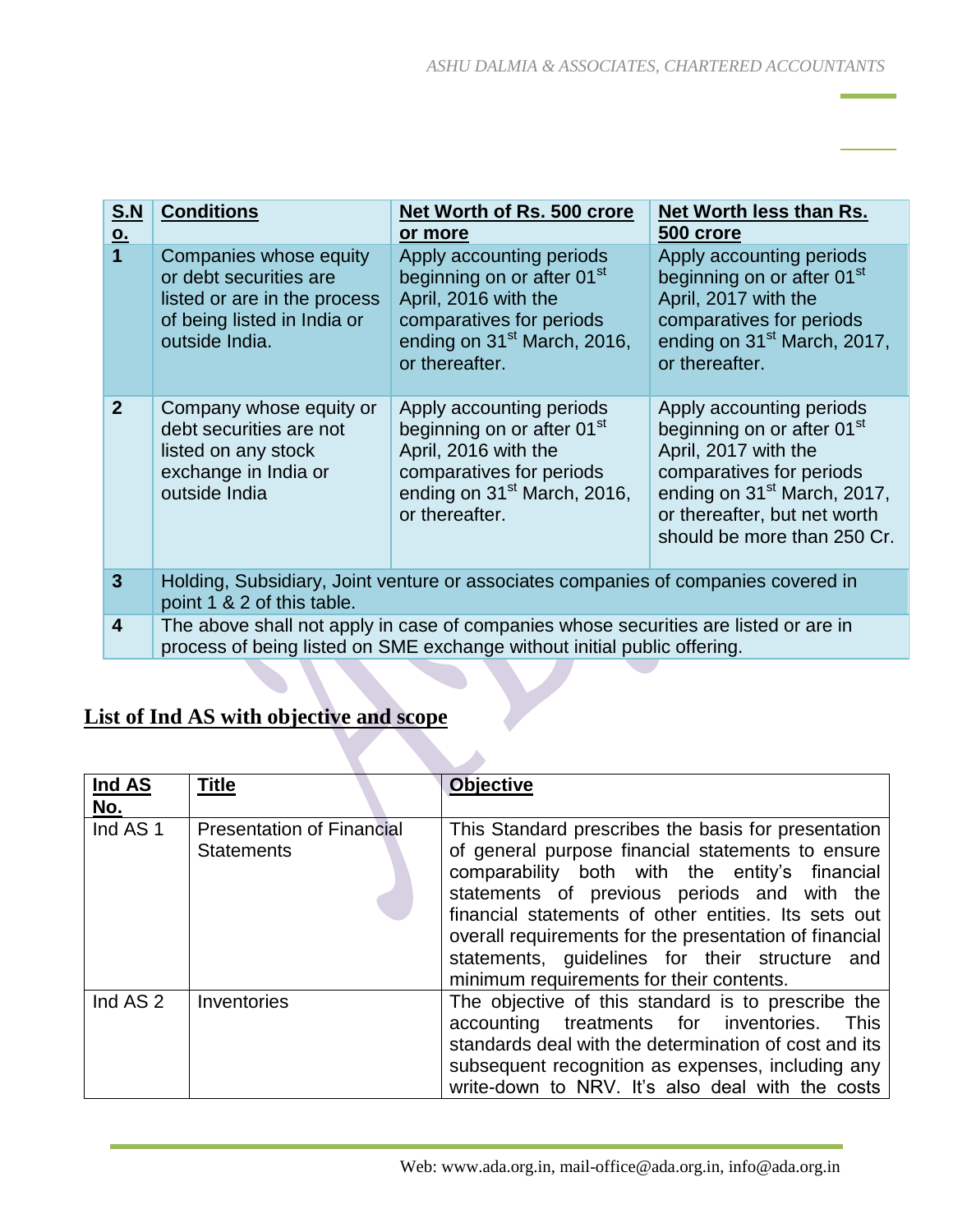|                     |                                  | formulas that are used to assign cost to inventories.   |
|---------------------|----------------------------------|---------------------------------------------------------|
| Ind AS <sub>7</sub> | <b>Statement of Cash Flows</b>   | The objectives of this standard is to require the       |
|                     |                                  | provision of information about the historical changes   |
|                     |                                  | is cash and cash equivalents of an entity by means      |
|                     |                                  | of a statement of cash flows which classify cash        |
|                     |                                  | flows during the period from operating, investing       |
|                     |                                  | and financing activities.                               |
| Ind AS 8            | <b>Accounting Policies,</b>      | The objective of this standard is to prescribe the      |
|                     | Changes in Accounting            | criteria for selecting and changing accounting          |
|                     | <b>Estimates and Errors</b>      | policies, changes in accounting estimates and           |
|                     |                                  | correction of errors.                                   |
| Ind AS 10           | Events after the Reporting       | The objective of this standards is to prescribe:        |
|                     | Period                           | When an entity should adjust its financial              |
|                     |                                  | statements for events after the reporting               |
|                     |                                  | period; and                                             |
|                     |                                  | The disclosures that an entity should give              |
|                     |                                  | about the date when the<br>financial                    |
|                     |                                  |                                                         |
|                     |                                  | statements were approved for issue and                  |
|                     |                                  | events after the reporting period.                      |
|                     |                                  | This standards also requires that an entity             |
|                     |                                  | financial<br>should<br>not<br>prepare<br>its            |
|                     |                                  | statements on a going concerns basis if                 |
|                     |                                  | events after the reporting period indicate              |
|                     |                                  | that the going concern assumption in not                |
|                     |                                  | appropriates.                                           |
| Ind AS 12           | <b>Income Tax</b>                | The objective of this standard is to prescribe the      |
|                     |                                  | accounting treatment for income taxes and also          |
|                     |                                  | deal with recognition of deferred tax assets and        |
|                     |                                  | deferred tax liability.                                 |
| Ind AS 16           | Property, Plant and              | The objective of this standard is to prescribe the      |
|                     | Equipments                       | accounting treatment for property, plant<br>and         |
|                     |                                  | equipment so that users of the financial statements     |
|                     |                                  | can discern information about an entity's investment    |
|                     |                                  | in its property, plant and equipment and the            |
|                     |                                  | changes in such investments.                            |
| Ind AS 17           | Leases                           | The objective of this standard is to prescribe, for     |
|                     |                                  | lessees and lessors, the appropriate accounting         |
|                     |                                  | policies and disclosure to apply in relation to leases. |
| Ind AS 19           | <b>Employees Benefits</b>        | The objective of this standard is to prescribe the      |
|                     |                                  | accounting and disclosure for employee benefits i.e.    |
|                     |                                  | when liability should book and when expenses            |
|                     |                                  | should book.                                            |
| Ind AS 20           | <b>Accounting for Government</b> | This Standard shall be applied in accounting for,       |
|                     | <b>Grants and Disclosure of</b>  | and in the disclosure of, government grants and in      |
|                     | <b>Government Assistance</b>     | the disclosure of other forms of government             |
|                     |                                  | assistance.                                             |
|                     |                                  |                                                         |
|                     |                                  |                                                         |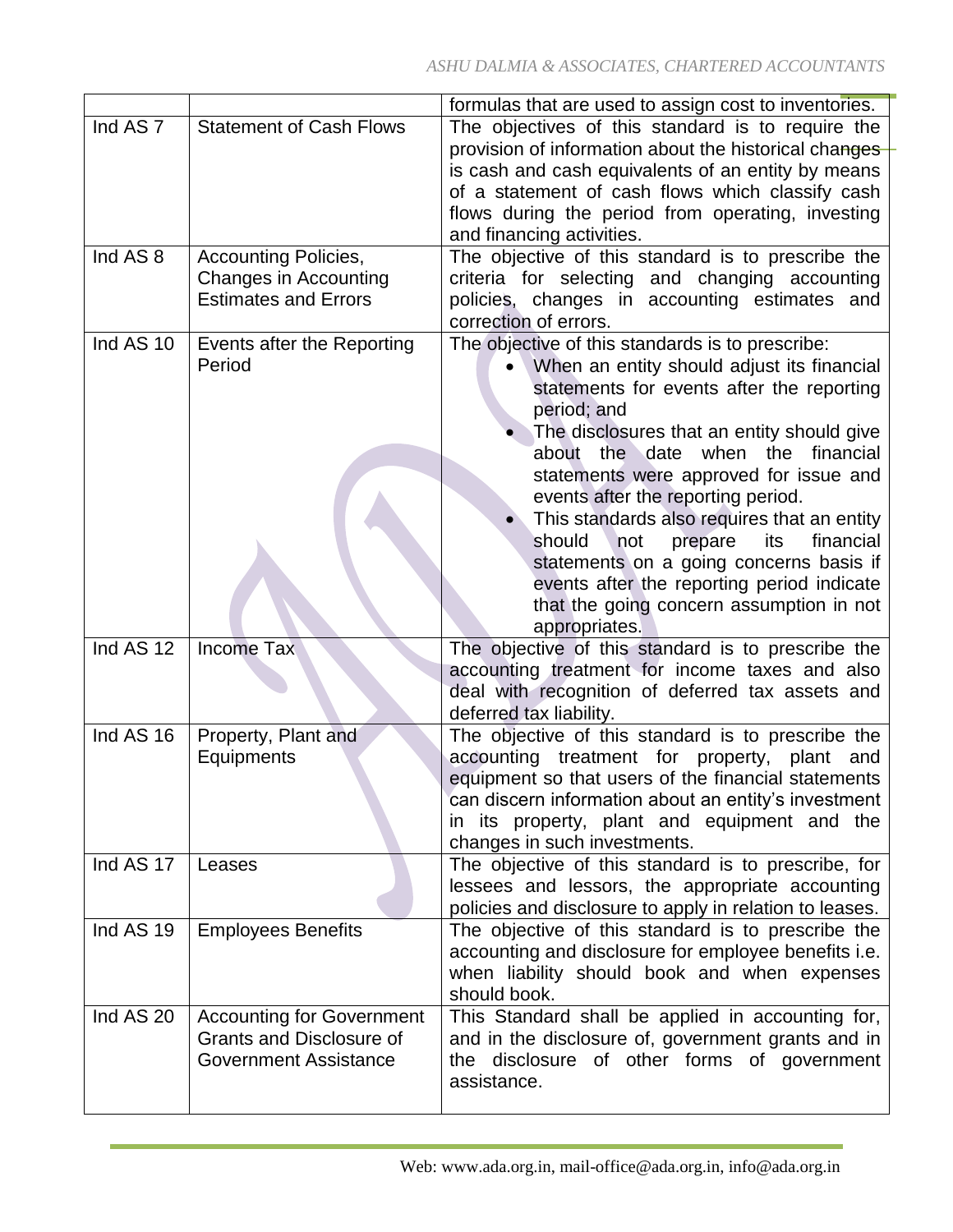| Ind AS 21 | The Effects of Changes in<br>Foreign exchange rates             | The objective of this Standard is to prescribe how to<br>include foreign currency transactions and foreign<br>operations in the financial statements of an entity<br>and how to translate financial statements into a<br>presentation currency.                                                                                                                                                                                                                                                                                                           |
|-----------|-----------------------------------------------------------------|-----------------------------------------------------------------------------------------------------------------------------------------------------------------------------------------------------------------------------------------------------------------------------------------------------------------------------------------------------------------------------------------------------------------------------------------------------------------------------------------------------------------------------------------------------------|
| Ind AS 23 | <b>Borrowing Cost</b>                                           | This standard deal with borrowing costs that are<br>directly attributable to the acquisition, construction<br>or production of a qualifying asset form part of the<br>cost of that asset.                                                                                                                                                                                                                                                                                                                                                                 |
| Ind AS 24 | <b>Related Party Disclosures</b>                                | The objective of this Standard is to ensure that an<br>entity's financial statements contain the disclosures<br>necessary to draw attention to the possibility that its<br>financial position and profit or loss may have been<br>affected by the existence of related parties and by<br>transactions and outstanding balances, including<br>commitments, with such parties                                                                                                                                                                               |
| Ind AS 27 | Separate Financial<br><b>Statements</b>                         | This Standard shall be applied in the preparation<br>and presentation of separate financial statements.                                                                                                                                                                                                                                                                                                                                                                                                                                                   |
| Ind AS 28 | <b>Investments in Associates</b><br>and Joint Ventures          | This Standard shall be applied in accounting for<br>investments in associates but does not apply to<br>investments in associates held by venture capital<br>organizations.                                                                                                                                                                                                                                                                                                                                                                                |
| Ind AS 29 | <b>Financial Reporting in</b><br>Hyperinflationary<br>Economics | This Standard shall be applied to the financial<br>statements, including the consolidated financial<br>statements, of any entity whose functional currency<br>is the currency of a hyperinflationary economy.                                                                                                                                                                                                                                                                                                                                             |
| Ind AS 32 | <b>Financial Instruments:</b><br>Presentation                   | The objective of this Standard is to establish<br>principles for presenting financial instruments as<br>liabilities or equity and for offsetting financial assets<br>and financial liabilities. It applies to the classification<br>of financial instruments, from the perspective of the<br>issuer, into financial assets, financial liabilities and<br>equity instruments; the classification of related<br>interest, dividends, losses and gains; and the<br>circumstances in which financial assets<br>and<br>financial liabilities should be offset. |
| Ind AS 33 | Earnings per Share                                              | The objective of this Standard is to prescribe<br>principles for the determination and presentation of<br>earnings per share. The focus of this Standard is on<br>the denominator of the earnings per share<br>calculation.                                                                                                                                                                                                                                                                                                                               |
| Ind AS 34 | Interim Financial Reporting                                     | The objective of this Standard is to prescribe the<br>minimum content of an interim financial report and<br>to prescribe the principles for recognition and<br>measurement in complete or condensed financial                                                                                                                                                                                                                                                                                                                                             |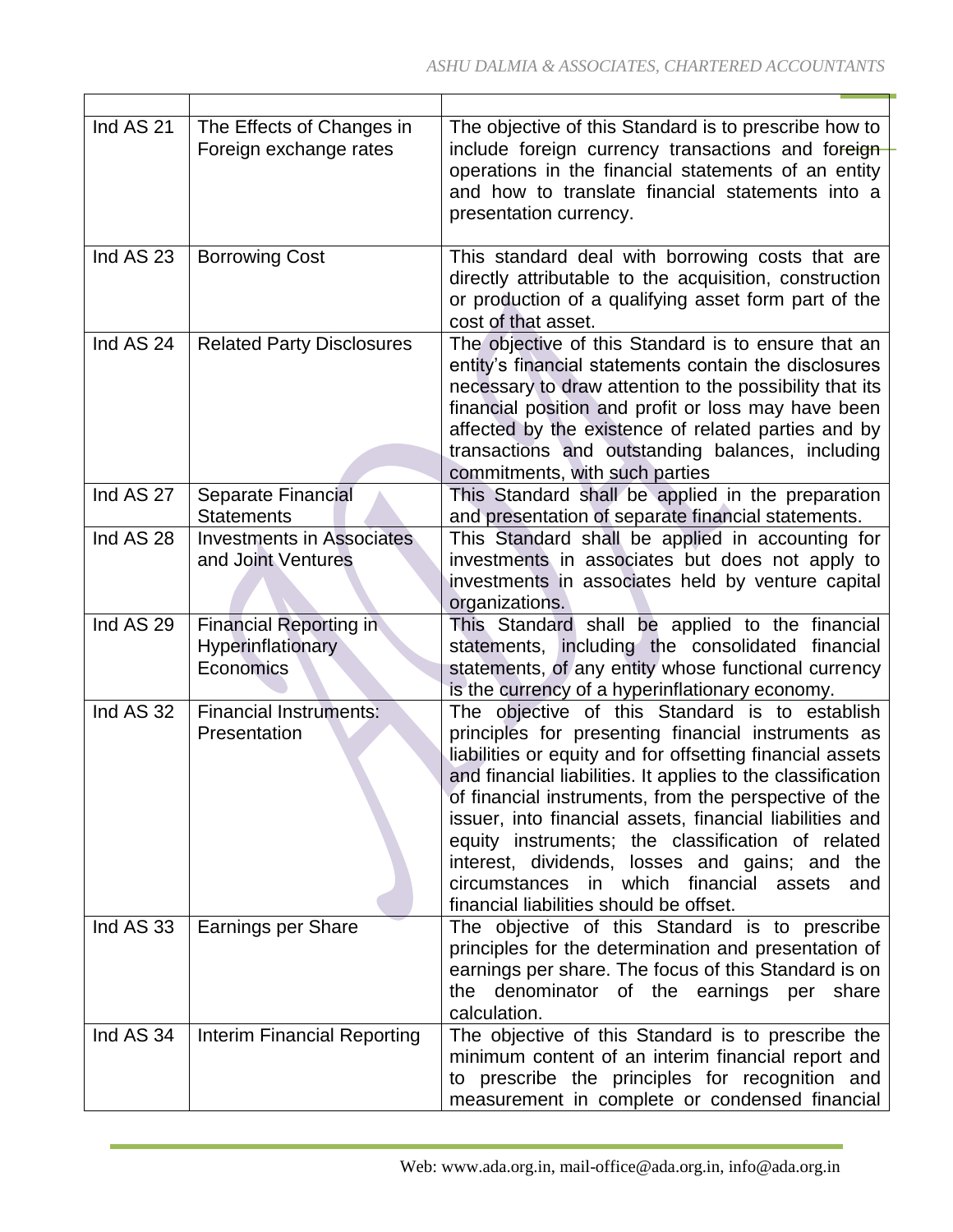|           |                                   | statements for an interim period                         |
|-----------|-----------------------------------|----------------------------------------------------------|
| Ind AS 36 | <b>Impairment of Assets</b>       | The objective of this Standard is to prescribe the       |
|           |                                   | procedures that an entity applies to ensure that its     |
|           |                                   | assets are carried at no more than their recoverable     |
|           |                                   | amount. The Standard also specifies when an entity       |
|           |                                   | should reverse an impairment loss and prescribes         |
|           |                                   | disclosures.                                             |
|           |                                   |                                                          |
| Ind AS 37 | Provisions, Contingent            | The objective of this Standard is to ensure that         |
|           | <b>Liabilities and Contingent</b> | appropriate recognition criteria and measurement         |
|           | <b>Assets</b>                     | bases are applied to provisions, contingent liabilities  |
|           |                                   | and contingent assets and that sufficient information    |
|           |                                   | is disclosed in the notes to enable users to             |
|           |                                   | understand their nature, timing and amount.              |
| Ind AS 38 | <b>Intangible Assets</b>          | The objective of this Standard is to prescribe the       |
|           |                                   | accounting treatment for intangible assets that are      |
|           |                                   | not dealt with specifically in another Standard. This    |
|           |                                   | Standard requires an entity to recognize an              |
|           |                                   | intangible asset if, and only if, specified criteria are |
|           |                                   | met. The Standard also specifies how to measure          |
|           |                                   | the carrying amount of intangible assets and             |
|           |                                   | requires specified disclosures about intangible          |
|           |                                   | assets.                                                  |
| Ind AS 40 | <b>Investment Property</b>        | The objective of this Standard is to prescribe the       |
|           |                                   | accounting treatment for investment property and         |
|           |                                   | related disclosure requirements.                         |
| Ind AS 41 | Agriculture                       | The objective of this Standard is to prescribe the       |
|           |                                   | accounting treatment and disclosures related to          |
|           |                                   | agricultural activity.                                   |
| Ind AS    | First-time adoption of Indian     | The objective of this Standard is to ensure that an      |
| 101       | <b>Accounting Standards</b>       | entity's first Ind-AS financial statements, and its      |
|           |                                   | interim financial reports for part of the period         |
|           |                                   | covered by those financial statements, contain high      |
|           |                                   | quality information that:                                |
|           |                                   | is transparent for users and comparable over             |
|           |                                   | all periods presented;                                   |
|           |                                   | provides a<br>suitable starting point<br>for             |
|           |                                   | accounting in accordance with Ind-ASs; and               |
|           |                                   | can be generated at a cost that does not                 |
|           |                                   | exceed the benefits.                                     |
| Ind AS    | Share based payments              | The objective of this Standard is to specify the         |
| 102       |                                   | financial reporting by an entity when it undertakes a    |
|           |                                   | share-based payment transaction. In particular, it       |
|           |                                   | requires an entity to reflect in its profit or loss and  |
|           |                                   | financial position the effects of share-based            |
|           |                                   | transactions,<br>including<br>payment<br>expenses        |
|           |                                   | associated with transactions in which share options      |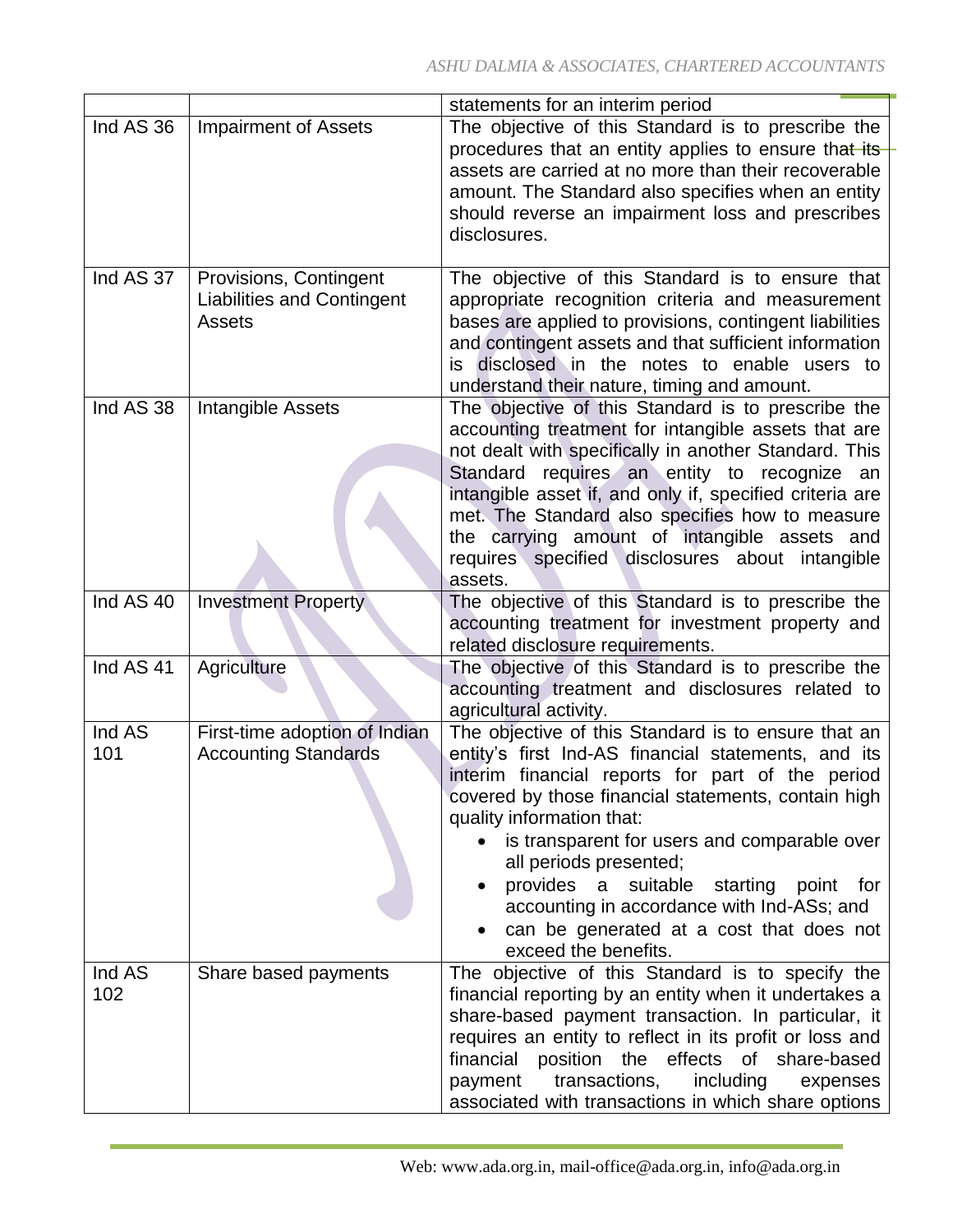|        |                               | are granted to employees.                                    |
|--------|-------------------------------|--------------------------------------------------------------|
| Ind As | <b>Business Combinations</b>  | The objective of this Indian Accounting Standard is          |
| 103    |                               | the<br>relevance, reliability and<br>improve<br>to           |
|        |                               | comparability of the information that a reporting            |
|        |                               | entity provides in its financial statements about a          |
|        |                               | business combination and its effects.                        |
|        |                               |                                                              |
| Ind AS | <b>Insurance Contracts</b>    | The objective of this Indian Accounting Standard is          |
| 104    |                               | to specify the financial reporting for insurance             |
|        |                               | contracts by any entity that issues such contracts.          |
| Ind AS | Noncurrent Assets held for    | The objective of this Indian Accounting Standard is          |
| 105    | Sale and Discontinued         | to specify the accounting for assets held for sale,          |
|        | Operations                    | and the presentation and disclosure of discontinued          |
|        |                               | operations.                                                  |
|        |                               |                                                              |
| Ind AS | Exploration for and           | The objective of this Indian Accounting Standard is          |
| 106    | evaluation of Mineral         | to specify the financial reporting for the exploration       |
|        | <b>Resources</b>              | for and evaluation of mineral resources.                     |
| Ind AS | <b>Financial Instruments:</b> | The principles in this Indian Accounting Standard            |
| 107    | <b>Disclosures</b>            | complement the<br>principles<br>for<br>recognising,          |
|        |                               | measuring and presenting financial assets and                |
|        |                               | financial liabilities.                                       |
|        |                               |                                                              |
| Ind AS | <b>Operating Segments</b>     | An entity shall disclose information to enable users         |
| 108    |                               | of its financial statements to evaluate the nature           |
|        |                               | and financial effects of the business activities in          |
|        |                               | which it engages and the economic environments in            |
|        |                               | which it operates.                                           |
| Ind AS | <b>Financial Instruments</b>  | The objective of this Standard is to establish               |
| 109    |                               | principles for the financial reporting of financial          |
|        |                               |                                                              |
|        |                               | assets and financial liabilities that will present           |
|        |                               | relevant and useful information to users of financial        |
|        |                               | statements for their assessment of the amounts,              |
|        |                               | timing and uncertainty of an entity's future cash            |
|        |                               | flows.                                                       |
| Ind AS | <b>Consolidated Financial</b> | The objective of this standard is to establish               |
| 110    | <b>Instruments</b>            | principles for the presentation and preparation of           |
|        |                               |                                                              |
|        |                               | consolidated financial statements when an entity             |
|        |                               | controls one or more other entities.                         |
| Ind AS | <b>Joint Arrangements</b>     | The objective of this Standard is to establish               |
| 111    |                               | principles for financial reporting by entities that have     |
|        |                               | an interest in arrangements that are controlled              |
|        |                               | jointly (i.e. joint arrangements).                           |
| Ind AS | Disclosure of Interests in    | The objective of this Standard is to require an entity       |
|        |                               |                                                              |
| 112    | <b>Other Entities</b>         | to disclose information that enables users of its            |
|        |                               | financial statements to evaluate:                            |
|        |                               | the nature of, and risks associated with, its                |
|        |                               | interests in other entities; and                             |
|        |                               | The effects of those interests on its financial<br>$\bullet$ |
|        |                               | position, financial performance and cash                     |
|        |                               |                                                              |